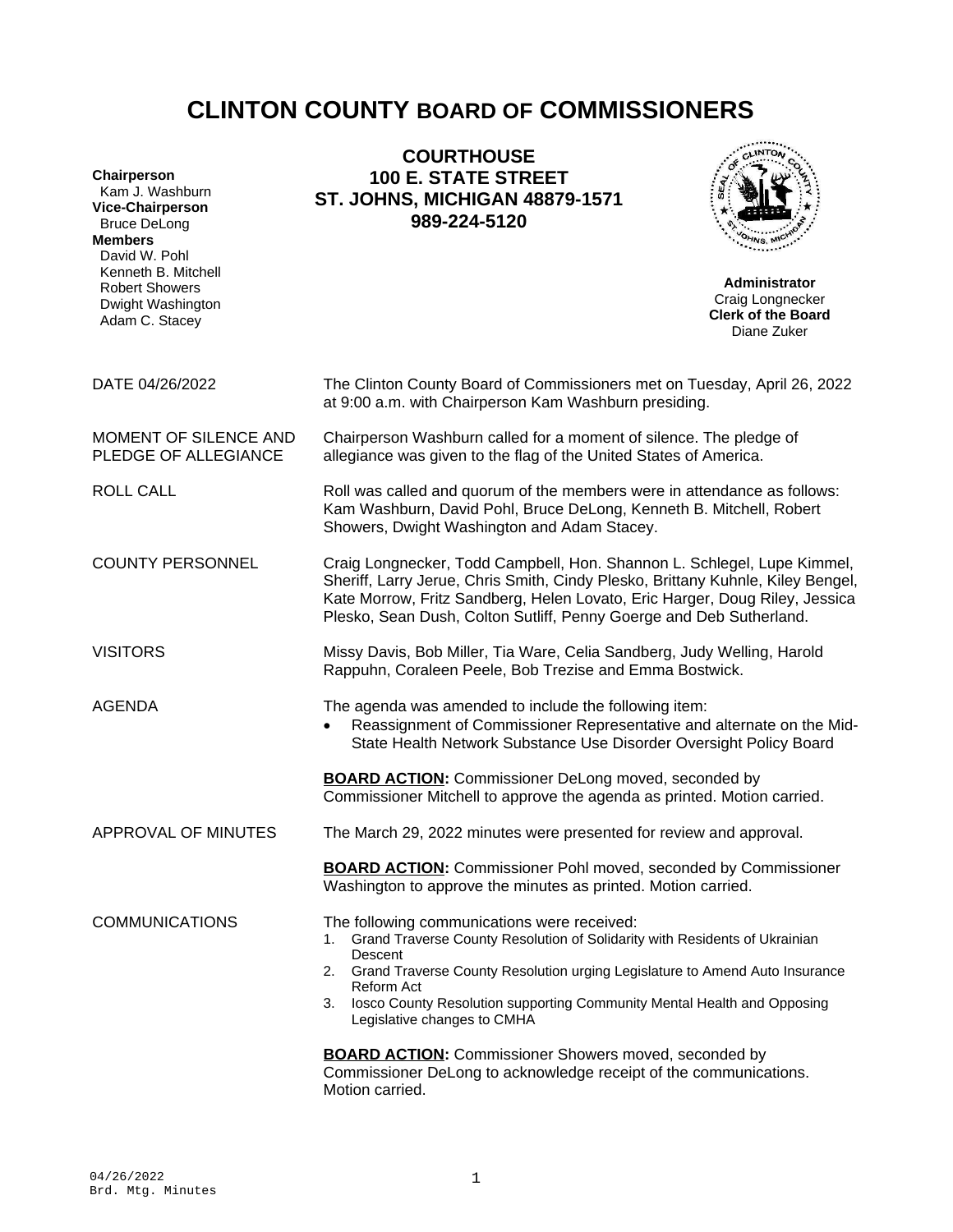COMMUNITY MENTAL HEALTH BUILDING STRONGER COMMUNITIES COUNCIL UPDATE

#### RETIREMENT RECOGNITIONS

Missy Davis, Building Stronger Communities Council (BSCC) Community Collaborative Specialist with Community Mental Health introduced herself to the members and explained her role as the BSCC Specialist. Ms. Davis invited the members to attend the Community Mental Health's "Zoom Back to In-Person" community networking event being held on June 8, 2022 from 11 a.m.-1 p.m. at the St. Johns Depot and Rotary Pavilion.

Chairperson Washburn presented retirement recognitions to the following county employees:

Lupe Kimmel, Deputy Treasurer for her 36+ years of service in the Treasurer's Office from 1986-2022. She has always gone out of her way to take care of her customers with a kind, helpful and upbeat attitude. Lupe is also very patient and calm when dealing with trying customers. She will be missed by her colleagues.

Kate Morrow, Equalization Assistant for her 20+ years of service to the county from 2001-2022. She has always been kind and helpful to those she served. Her great personality and witty sense of humor has always made work more enjoyable for her co-workers. She has also done a remarkable job hosting our holiday luncheons over the years!

Helen Lovato, Corrections Officer for her 20 years of service to the county from 2002-2022. Helen has worked at the County for over twenty years as a correction officer. Helen was a tireless worker who often went above and beyond to make the jail a better place to work. Her colleagues will all miss her and her dedication to this office.

Chris Smith, Animal Control Officer for his 31-year career with Clinton County from 1991-2022. Officer Smith began his career in 1991 as one of the newly hired Corrections Officers when the new jail was about to be opened. In 1998 he made the transition to Animal Control. Being an Animal Control Officer is a challenging career that requires dedication, wit and patience. He was always kind and considerate of the animals placed in his care. He will be missed at Animal Control.

Undersheriff Fritz Sandberg has served as a law enforcement officer for 41 years. His first 6 years were with the Clare County Sheriff's Office, and he has proudly served Clinton County for 35 years from 1987- 2022. Undersheriff Sandberg served as an undercover narcotics Officer for almost 8 years and led Clinton County Detective Bureau for 15 years He was regarded as one of the top investigators in the Tri-county area.

Sheriff Lawrence Jerue has 45 years of combined law enforcement service. Sheriff Jerue is a graduate of the FBI National Academy, Northwestern University Traffic Institute, and the Senior Management Institute for Police at Harvard University. Sheriff Jerue retired as the Deputy Chief from the Ann Arbor Police Department with over 25 years of service, served as Police Chief in City of Dewitt for over ten years, and was appointed as Clinton County Sheriff in 2013, serving 9 years from 2013-2022. Sheriff Jerue exemplifies all things that a great law enforcement and leader stand for including honesty, integrity, fairness, and compassion.

RECESS Chairperson Washburn declared a brief recess.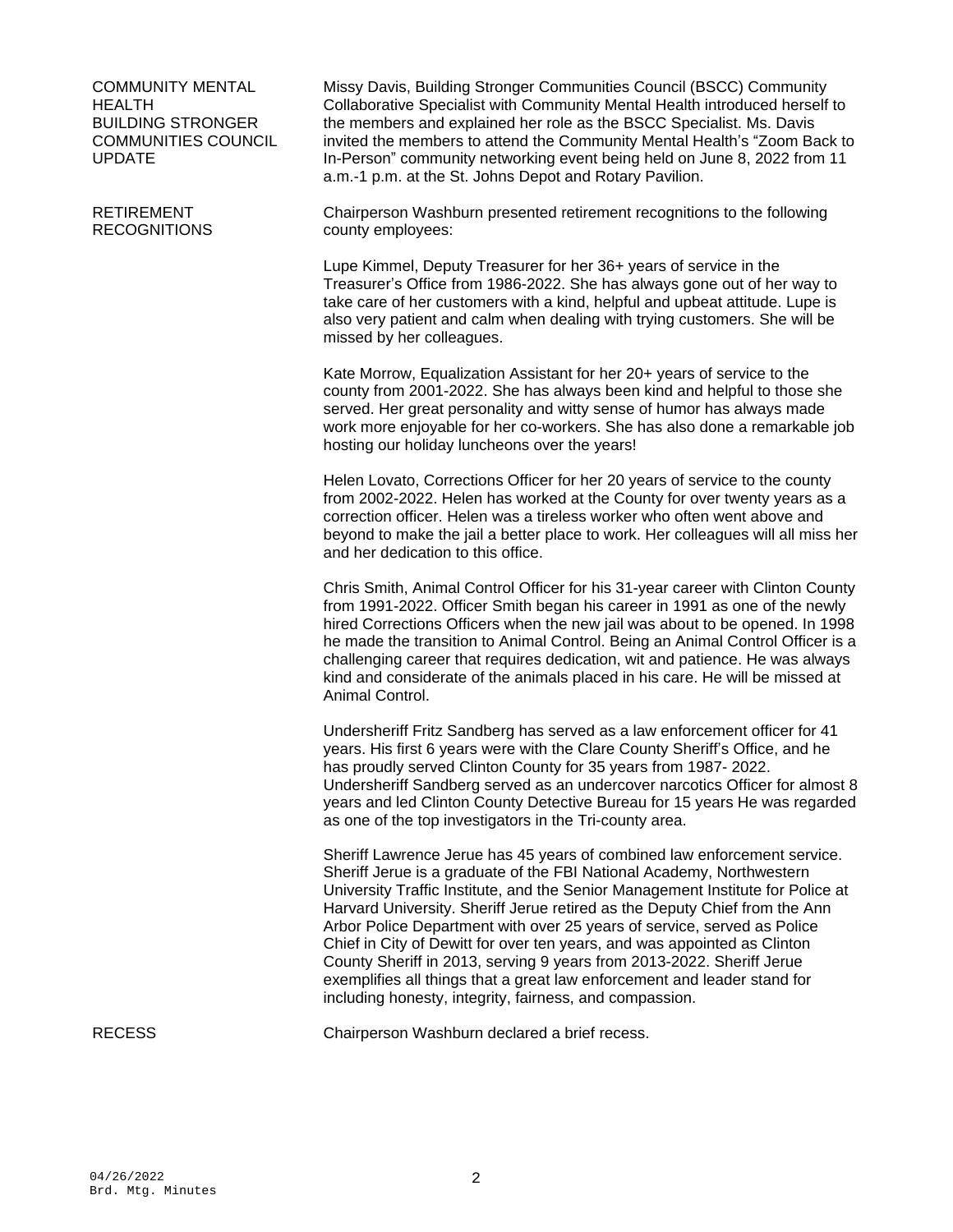#### 29th JUDICIAL CIRCUIT COURT UPDATE

Hon. Shannon L. Schlegel, Judge of the 29<sup>th</sup> Judicial Circuit Court provided a brief update to the members regarding the Circuit Court.

- She began her update by thanking the Board for their support in her endeavors to be on the bench and since taking the bench.
- The first year on the bench has been challenging.
- She initiated changes in the case type assignments in the Circuit Court.
- Lessons were learned from the COVID pandemic; the need to be flexible and the Judges covering for each other in the courts.
- Modifications were made to the shared court schedules between Clinton and Gratiot Counties with the Judges are now rotating every other week making them more available on a regular basis in each county.
- She continued with the Journey Court program that was implemented before she took office.
	- o Program is funded exclusively by a State Court Administrative Office Grant.
	- o Tia Ware is the Grant Coordinator.
	- o Program was originally designed for women only, however Judge Schlegel has expanded the eligibility criteria and the program is no longer gender based.
	- o Judge Schlegel shared a couple of her Journey Court success stories with the members.

Commissioner's comments:

- Chairperson Washburn thanked Judge Schlegel and expressed his support of the court system and programs the court has implemented to help people change their life for the better.
- Commissioner Showers expressed his appreciation and support to Judge Schlegel.
- Commissioner Pohl expressed his confidence in the transition to Judge Schlegel in the Circuit Court.

ADMINISTRATOR'S REPORT Craig Longnecker, County Administrator provided the following update:

- Concerns regarding lack of 4-H fair staffing has been discussed with Cooperative Extension and they have advised they have sufficient staff for the fair.
- More information will be forthcoming on the Clinton Task Force on Employment (CTFE) funds being transferred to RESA.
- The required annual State 911 Committee Reporting has been submitted to the State by Director Christine Collom as statutorily required.

LANSING ECONOMIC AREA PARTNERSHIP (LEAP) ANNUAL REPORT

Bob Trezise, President and CEO of Lansing Economic Area Partnership (LEAP) and Emma Bostwick, Tri-County Development Director were in attendance to present LEAP's annual report.

Mr. Trezise presented a broad overview of LEAP's annual report highlighting the three large new companies that have landed in the region, generating \$121 million in private investment. Those companies being:

- o Konnech, Inc. Okemos-based premier software opened a new office.
- o Amazon, Inc. Fulfillment Center.
- o BRP, Inc. Industry-leading marine manufacturer expansion of their boat manufacturing and warehouse capacity.
- 2044 direct jobs have been created and twenty-five other companies were formed in the region
- He also briefly spoke about the supply chain shortage and political uncertainty, resulting in many companies' having to re-evaluate their businesses.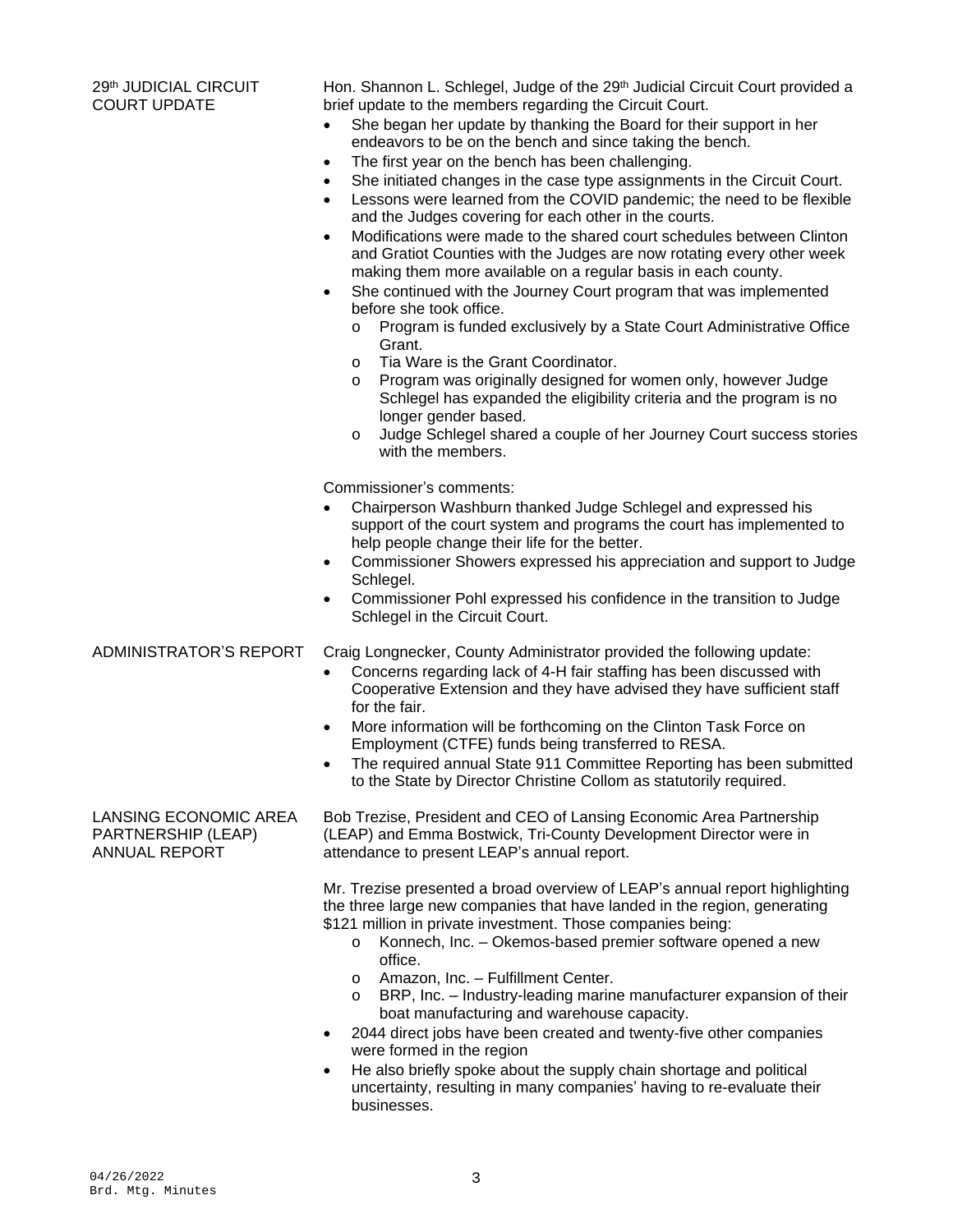04/26/2022 4 Emma Bostwick followed up with additional details regarding LEAP's annual report, noting the following Clinton County initiatives: Small Business Grants awarded to help sustain small businesses in Clinton County. Airport property – Site readiness, incentives and offers viable opportunities to help attract businesses to the area. AgTech Corridor Development - M-21 is home to a robust corridor of AgTech innovation. LEAP continues to rally partners along the corridor to make headway toward attracting viable opportunities for food processing and agricultural businesses. LEAP recently engaged with Piper & Gold Public Relations to help market the corridor and expand businesses in the area. Mr. Trezise wrapped up the report by identifying a few weaknesses. First, during the pandemic and currently, LEAP has been unable to conduct retention visits, due to the lack of time and resources. Secondly, while LEAP's mission is regional, LEAP has mini contracts with local entities, one of those being with the City of Lansing. Unfortunately, the City of Lansing contract will not be continuing. This will impact some of LEAP's overhead costs, making it necessary for LEAP to trim their budget. Brief discussion followed among the members, Mr. Trezise and Ms. Bostwick. PUBLIC COMMENTS Chairperson Washburn called for public comments. There were no public comments. ZONING ITEMS: Doug Riley, Community Development Director presented the following zoning matters: PC-02-22 SLU SPECIAL LAND USE PERMIT AMENDMENT CORALEEN PEELE AMEND EXISTING FARMER'S MARKET SPECIAL LAND USE TO ALLOW PERIODIC EVENTS ON THE PROPERTY BINGHAM TOWNSHIP SECTION 6 PC-02-22 SLU Application for Special Land Use Permit (Amendment) submitted by Coraleen Peele to amend her existing farmer's market Special Land Use to add periodic events (such as weddings) on the property between May-October each year with no more than two events per month at 2806 North Airport Road, Section 6 of Bingham Township. Chairperson Washburn noted that this matter was postponed from the March 29, 2022 Board meeting. Director Riley provided additional details regarding the application, the plans and limitations for the site as well as the conditions for the approval. He noted that the applicant scaled back her original application to limit the impact on the neighborhood. If approved, one of the conditions requires that this permit be reviewed in 3 years by the Planning Commission. Commissioner Stacey noted that the primary use for this property is a farmer's market, and the secondary use is for events. Ms. Peele has gone to great lengths to discuss her plans with the neighboring property owners and satisfy the Planning Commission. **BOARD ACTION:** Commissioner Stacey moved, seconded by Commissioner DeLong to concur with the recommendation of the Planning Commission to approve the Special Land Use Permit Amendment submitted by Coraleen Peele. Chairperson Washburn called for comments and/or questions. Coraleen Peele spoke regarding her application, noting that the primary use on the property is the farmer's market. A good share of her time is spent on the farmer's market. Those using the property for events will have specified hours.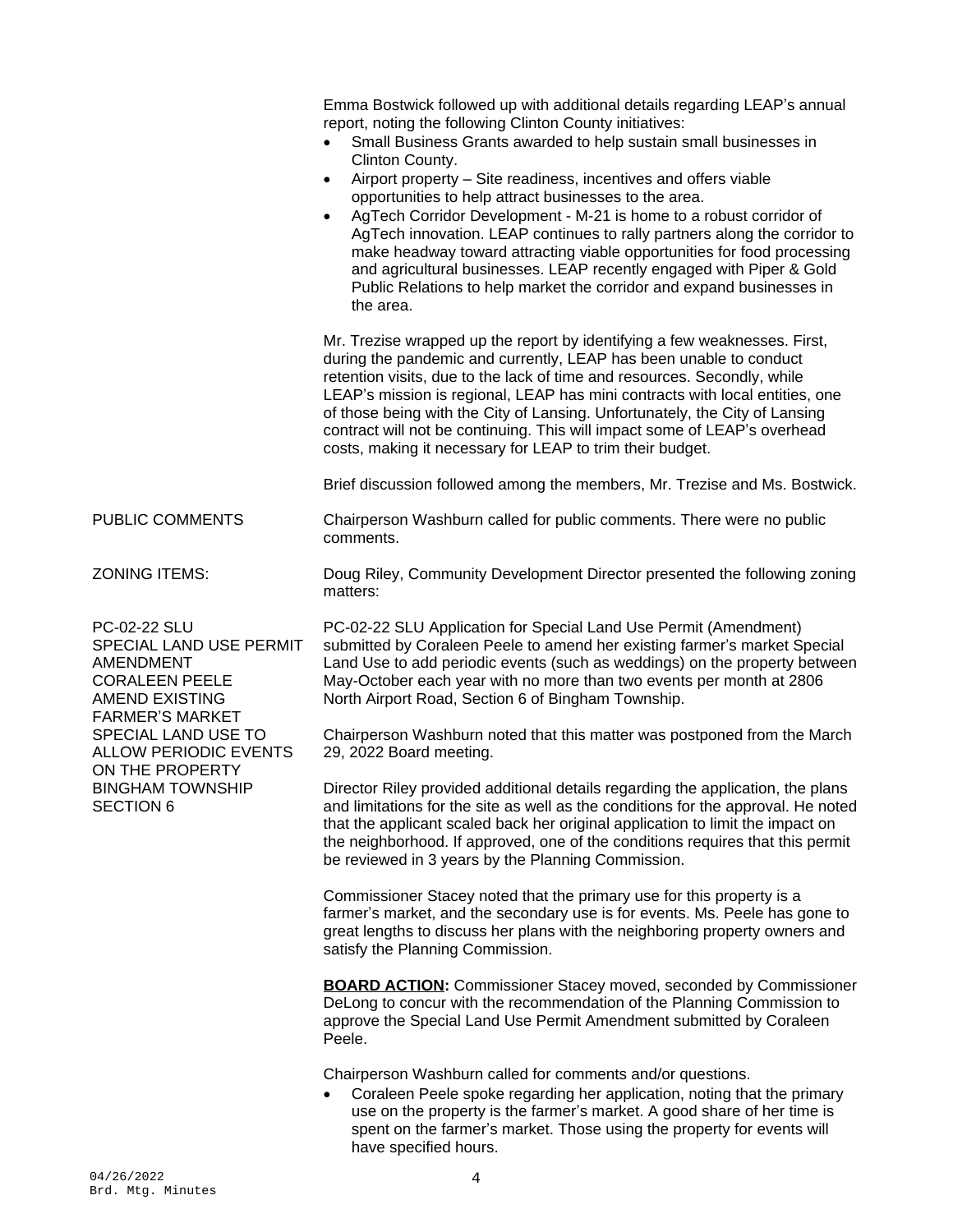- Commissioner Washington followed up regarding ensuring the impact on neighbors is minimal. Ms. Peele noted that all neighbors have agreed to the use, noting that one neighbor did have concerns with noise and lights, however their concerns have since been satisfied. Ms. Peele also advised that additional landscape will be added to the site. She will continue to work with any neighbors that may raise concerns. Ms. Peele also advised that she lives on the property.
- Harold Rappuhn, former property owner advised that he still owns property adjacent to this site. The adjacent property is farmland that is under active cultivation and pursuant to the Right to Farm Act, farming may occur during an event. Mr. Rappuhn raised concerns regarding trespassing on the farmland, adding appropriate fencing to avoid trash blowing into the farmland and making sure those using the property understand the potential for noise and dust due to cultivation during an event. He is not opposed to events on the property but wants to make sure they are aware of the potential for disruption due to the farming operations.
- Commissioner Stacey acknowledged Mr. Rappuhn's concerns and advised the members that Ms. Peele understand his concerns and the fact that she has no control over the farming operations.
- Director Riley advised that the SUP addresses the installation of aesthetically pleasing fencing between the event property and farm ground that as well as functional in reducing debris that may blow onto the land.
- Chairperson Washburn noted that it is vitally important to state for the record that the Planning Commission has spent several hours vetting this permit.
- Commissioner Pohl stated he is opposed to this permit due to its proximity to several residential homes.

Voting on the motion by roll call vote, those voting aye were Stacey, DeLong, Showers, Washington, Mitchell and Washburn. Voting nay was Commissioner Pohl. Six ayes, one nay. Motion carried.

OR 178-22 Zoning Ordinance Amendment – Marihuana Related Businesses – Township Regulation

Director Riley advised that the purpose of this amendment is to make is clear in the Ordinance Language that Marihuana related business are regulated by the municipalities and not the county. The law defines a municipality as a City, Village or Township, not County. Therefore, the county does not have the authority to regulate these types of businesses within a municipality under the law.

**BOARD ACTION:** Commissioner Showers moved, seconded by Commissioner Pohl to concur with the recommendation of the Planning Commission to approve Zoning Ordinance Amendment regarding Township Regulation of Marihuana related businesses.

Chairperson Washburn called for comments and/or questions. There were none.

Voting on the motion by roll call vote, those voting aye were DeLong, Washington, Mitchell, Showers, Stacey, Pohl and Washburn. Seven ayes, zero nays. Motion carried.

OR-178-22 ZONING ORDINANCE AMENDMENT MARIHUANA RELATED **BUSINESSES**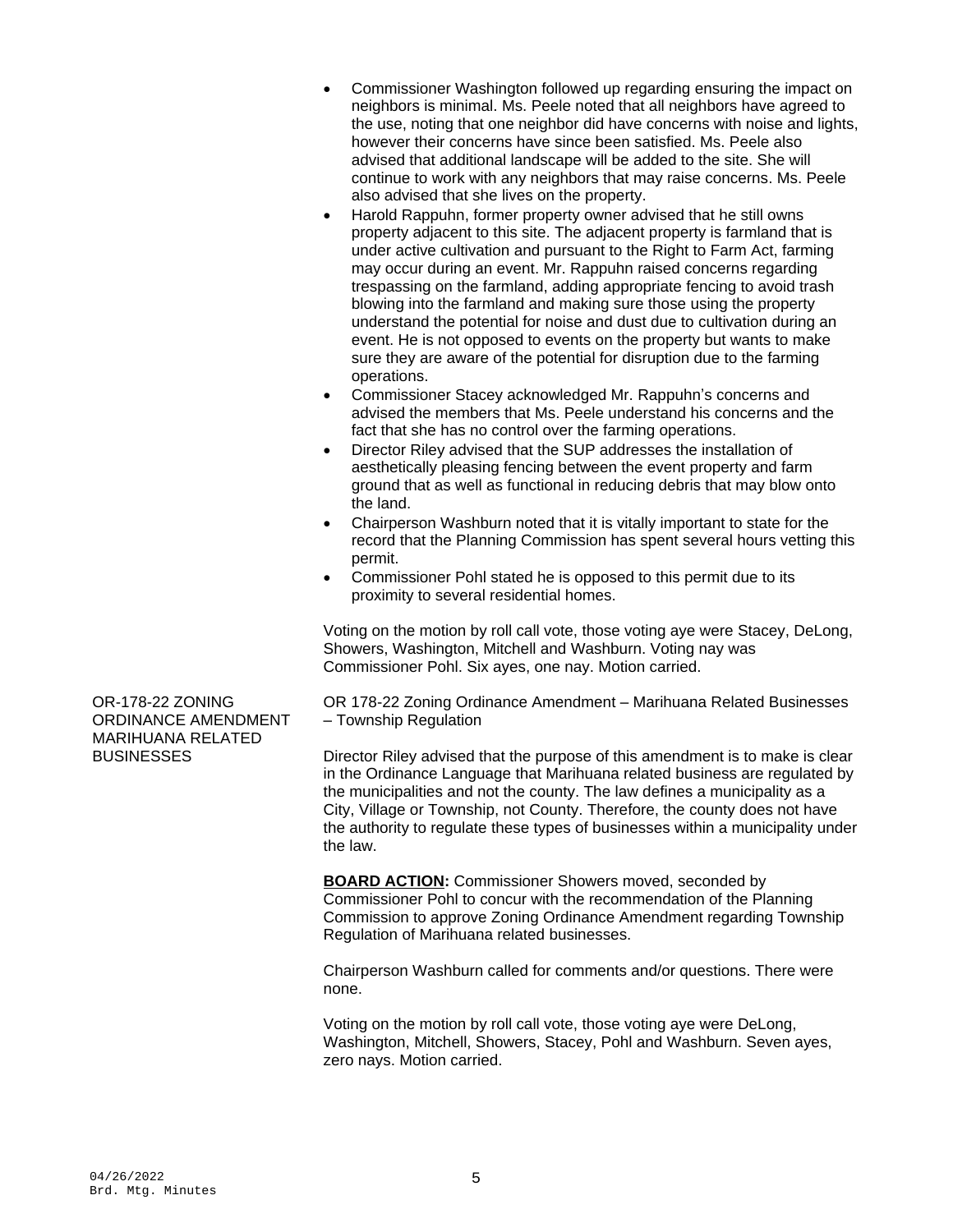RESOLUTION 2022-5 ADOPTING FINAL COUNTY EQUALIZATION AND APPOINTING REPRESENTATIVES AT STATE EQUALIZATION

PA116 FARMLAND APPLICATION

MID-STATE HEALTH NETWORK SUBSTANCE USE DISORDER OVERSIGHT POLICY BOARD MEMBER REASSIGNMENT

MID-MICHIGAN DISTRICT HEALTH DEPARTMENT (MMDHD) UPDATE

Chairperson Washburn introduced discussion regarding a Resolution to adopt Final County Equalization and Appoint Representatives at State Equalization. These items were reviewed during the Ways and Means Committee meeting held on April 21, 2022.

The total Real Property Value is \$4,347,340,350 and the total Personal Property Value is \$200,815,382 for a total County Equalized Value for 2022 of \$4,548,155,732. The total Tentative Taxable Value for 2022 is \$3,348,980,696.

**BOARD ACTION:** Commissioner Showers moved, seconded by Commissioner Washington to approve the Resolution adopting Final County Equalization and Appointing Eric Harger, MMAO (4), Clinton County Equalization and Adam Stacey, Clinton County Commissioner to serve as Representatives at State Equalization. Voting on the motion by roll call vote, those voting aye were Washington, Showers, DeLong, Stacey, Mitchell, Pohl and Washburn. Seven ayes, zero nays. Motion carried. (INSERT RESOLUTION & L-4024 REPORT)

The following PA116 Farmland Application was submitted for review: 2022-1 Edward L. and Linda S. Faivor, Olive Township, Section 10

**BOARD ACTION:** Commissioner Stacey moved, seconded by Commissioner Pohl to approve the PA116 Farmland Application submitted by Edward L. and Linda S. Faivor and direct the Clerk to forward the application to the state for processing. Motion carried.

Chairperson Washburn introduced discussion regarding the board member assigned to serve on the Mid-State Health Network Substance Use Disorder Oversight Policy Board. He advised the members that member Ken Mitchell has a conflict with another assignment, therefore Alternate, Dwight Washington will be taking Ken Mitchell's place on the Board and Dave Pohl, who has previously served on the Board will become the alternate.

Liz Braddock, Mid-Michigan District Health Officer provided a written Health Department update for the month of April. The report highlighted the following:

- MMDHD is now offering appointments for second booster vaccine to certain immunocompromised residents, as well as those over 50 who received the initial booster dose at least 4 months ago.
- Public health emergency declaration Federal Waiver Guidelines have extended the virtual option for Women Infant and Children (WIC) appointment through mid-October; In-person appointments are being offered as well.
- Algal Bloom testing and identification training is being held on May  $12<sup>th</sup>$ ; MMDHD will be provided with testing kits to allow staff to conduct testing of algal blooms reported to the office by the public.
- A report was received by the MMDHD regarding a wild bird testing positive for the Highly Pathogenic Avian Flu (HPAI) found in Clinton County with more cases expected as wild birds migrate back to Michigan.
- Food and Drug Administration (FDA) is involved in a national investigation reviewing reports of illness associated with eating Lucky Charms; Michigan has received illness reports with one case within the MMDHD.
- PFAS investigation has been conducted at the Michigan Army National Guard (MIARNG) Lansing Hangar located on the Capital Region International Airport property.
- MMDHD has received a large supply of COVID-19 antigen self-test kits and are available free of charge to residents.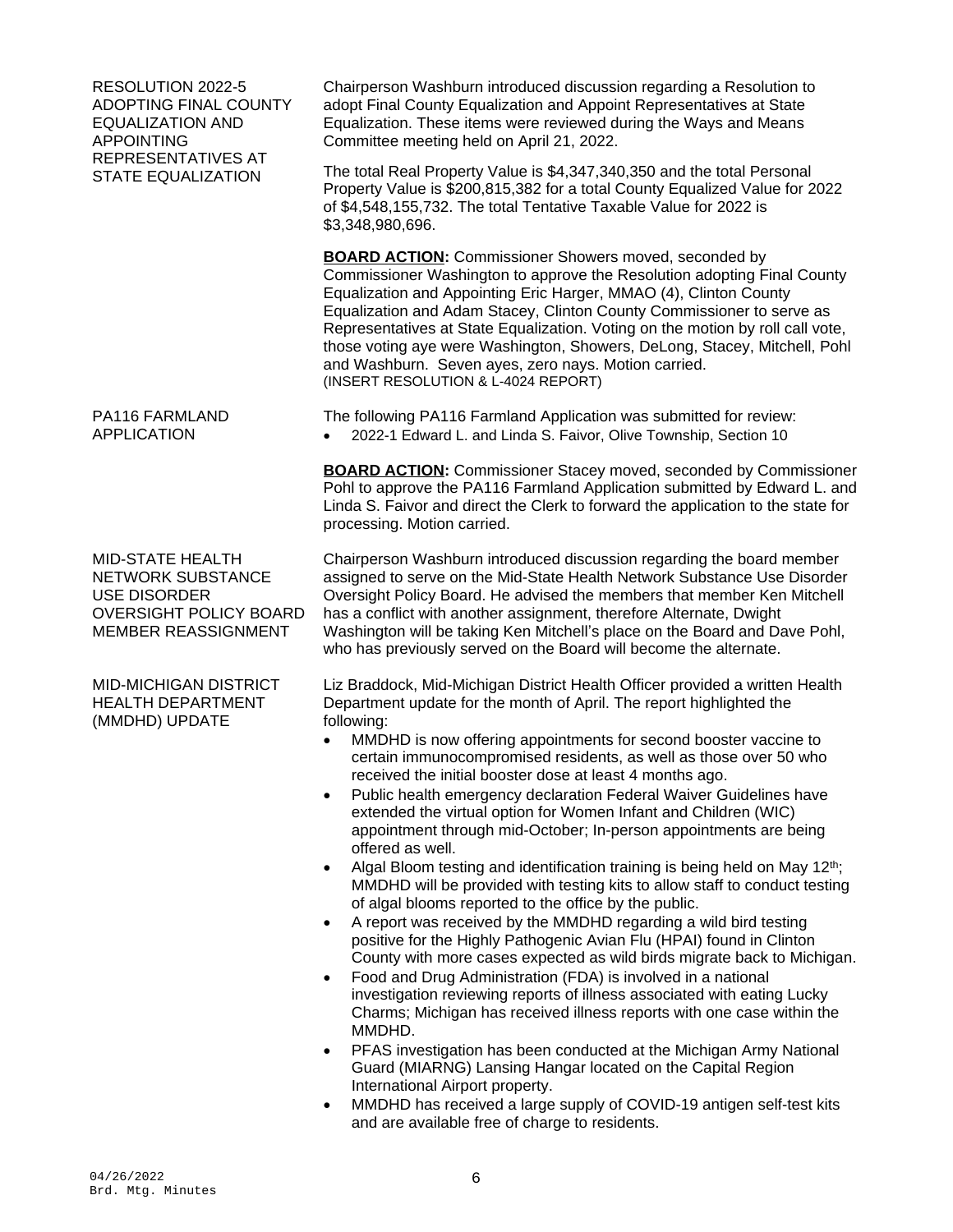## RESOLUTION 2022-6 AUTHORIZING A BALLOT PROPOSAL FOR SEPARATE TAX LIMITATIONS

on a quarterly basis with written reports in between. Chairperson Stacey introduced discussion regarding a Resolution adopted by

Chairperson Washburn advised that Officer Braddock present a verbal report

the Clinton County Tax Allocation Board on April 18, 2022 petitioning the Board of Commissioners to submit Separate Tax Limitations to the Electors of the County for a period of 4 years. This matter was also discussed at the Ways and Means Committee meeting on April 21, 2022.

**BOARD ACTION:** Commissioner Showers moved, supported by Commissioner Stacey to adopt the Resolution to authorize a Ballot Proposal for Separate Tax Limitations to be placed on the August 2, 2022 Primary Election. Brief discussion followed.

Voting on the motion by roll call vote, those voting aye were Showers, DeLong, Pohl, Mitchell, Stacey, Washington and Washburn. Seven ayes, zero nays. Motion carried. (INSERT RESOLUTION)

Commissioners' expense accounts were presented for review and approval.

**BOARD ACTION:** Commissioner Stacey moved, seconded by Commissioner Pohl to approve the expense accounts, subject to review by the Chair and Clerk. Motion carried.

**COMMITTEE REPORTS** The following are reports of Committee meetings:

#### **PUBLIC SAFETY COMMITTEE MEETING**

APPROVAL OF COMMISSIONERS' EXPENSE ACCOUNTS

ATTENDANCE AT COMMITTEE MEETING

Commissioner Ken Mitchell, Chairperson of the Public Safety Committee reported on a meeting held April 14, 2022

## **Members Present:**

Ken Mitchell, Public Safety Chairperson Adam Stacey Robert Showers Dwight Washington Bruce DeLong David Pohl Kam Washburn, Ex-Officio Member

# **Staff Present**

Craig Longnecker Todd Campbell Penny Goerge Jennifer Richards Dan Gibson Cindy Moser

## **Others Present**

Sheri Mandeville, Department of Health and Human Services (DHHS) Stacy Houghtaling, Department of Health and Human Services (DHHS) Rebekah Anderson, Department of Health and Human Services (DHHS)

CALL TO ORDER/APPROVAL OF AGENDA

1. Chairperson Mitchell called the meeting to order at 8:00 a.m.

**COMMITTEE ACTION:** Commissioner Pohl moved, seconded by Commissioner Washington, to approve the agenda. Motion carried.

PUBLIC COMMENTS 2. Chairperson Mitchell requested limited public comments. There were no public comments.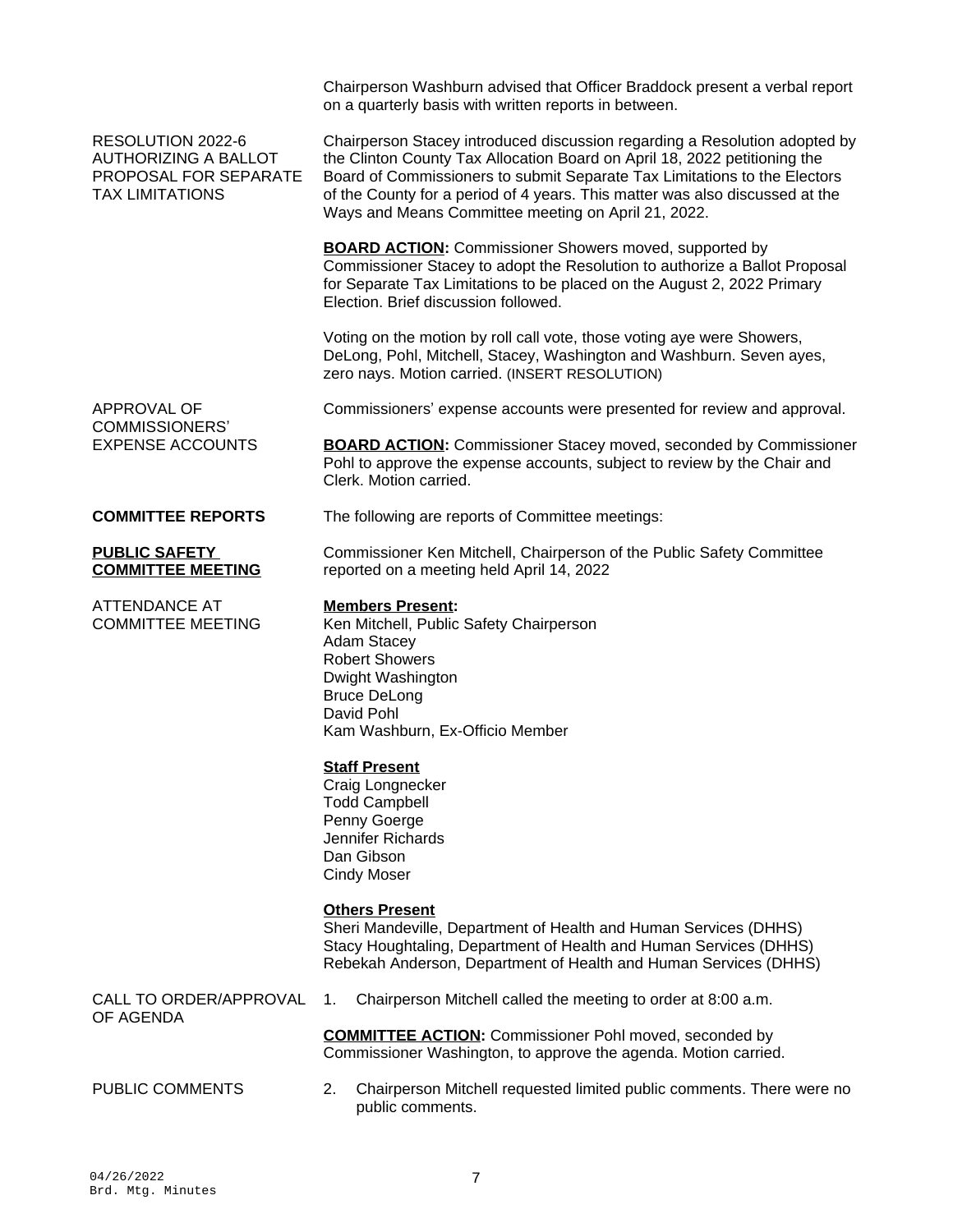#### CHILD CARE FUND OVERVIEW

### DEPARTMENT OF HEALTH AND HUMAN SERVICES (DHHS) CHILD CARE FUND UPDATE

- 3. Chairperson Mitchell introduced Todd Campbell, Deputy Administrator to discuss the Child Care Fund Budget.
	- A budget summary showing the status of the child care fund was provided.
- Deputy Administrator Campbell noted that the budget for state wards is under budget while the budget for court wards is overbudget; however, the Child Care Fund overall is currently within the budget. No action required.
- 4. Chairperson Mitchell introduced Stacy Houghtaling, Rebekah Anderson, and Sheri Mandeville from DHHS to discuss the Child Care Fund.
	- Stacy Houghtaling introduced herself to the members as the new DHHS Director for Clinton and Eaton Counties.
	- Rebekah Anderson provided an update on the status of the childcare fund and discussion followed regarding treatment and programming services.
	- Discussion took place regarding importance of prevention services: DHHS continues to work hard to engage with the family early on and offer treatment and programming services to those in need in hopes of keeping children with their parents.
	- Ms. Houghtaling and Ms. Anderson emphasized the strong need for foster families and asked the members to help spread that message around the community.
	- Administrator Longnecker commended DHHS for their efforts regarding costs and placements relative to federal funding opportunities that are available.

No action required.

- JUVENILE COURT CHILD CARE FUND UPDATE
- 5. Chairperson Mitchell introduced Jennifer Richards, Manager of Juvenile Court and Juvenile Services, and Dan Gibson, Juvenile Facilities Manager, to provide an update on behalf of the Child Care Fund.
	- Juvenile Facilities Manager Gibson provided information to the Members regarding juvenile programming and treatment; data was provided regarding caseloads and trends for 2021 and the first quarter of this year.
	- Discussion took place regarding an uptick of cases resulting from the Raise the Age Legislation; it was noted however, that most of these cases are traffic offenses.
	- Members discussed truancy cases and Ms. Richards explained that often there are additional underlying issues that need to be addressed along with the truancy case itself; these cases will continue to be monitored closely to ensure the parents and students are receiving the treatment necessary for the student to succeed.
	- Data was provided for the number of youths that have resided at Green Haven for either secure detention or residential care in the open setting; it was noted that Clinton County is very fortunate to have this facility available for treatment programs.
	- Ms. Richards provided a status update of the various community service programs that she facilitates in her department with community organizations.
	- Brief discussion took place regarding the Triple P (Positive Parenting Program), Y.E.S. (Youth Empowered to Succeed) program, Teen Court, Victim/Community Awareness Program, Truancy Intervention Program (TIP) and Criminal Responsibility to Stand Trial.
	- Administrator Longnecker expressed his appreciation to the Juvenile Court staff for proactively adjusting the juvenile programming to help Clinton County youth, as well as keep costs down; the members appreciate the strong partnership that is currently in place in Clinton County.

No action required.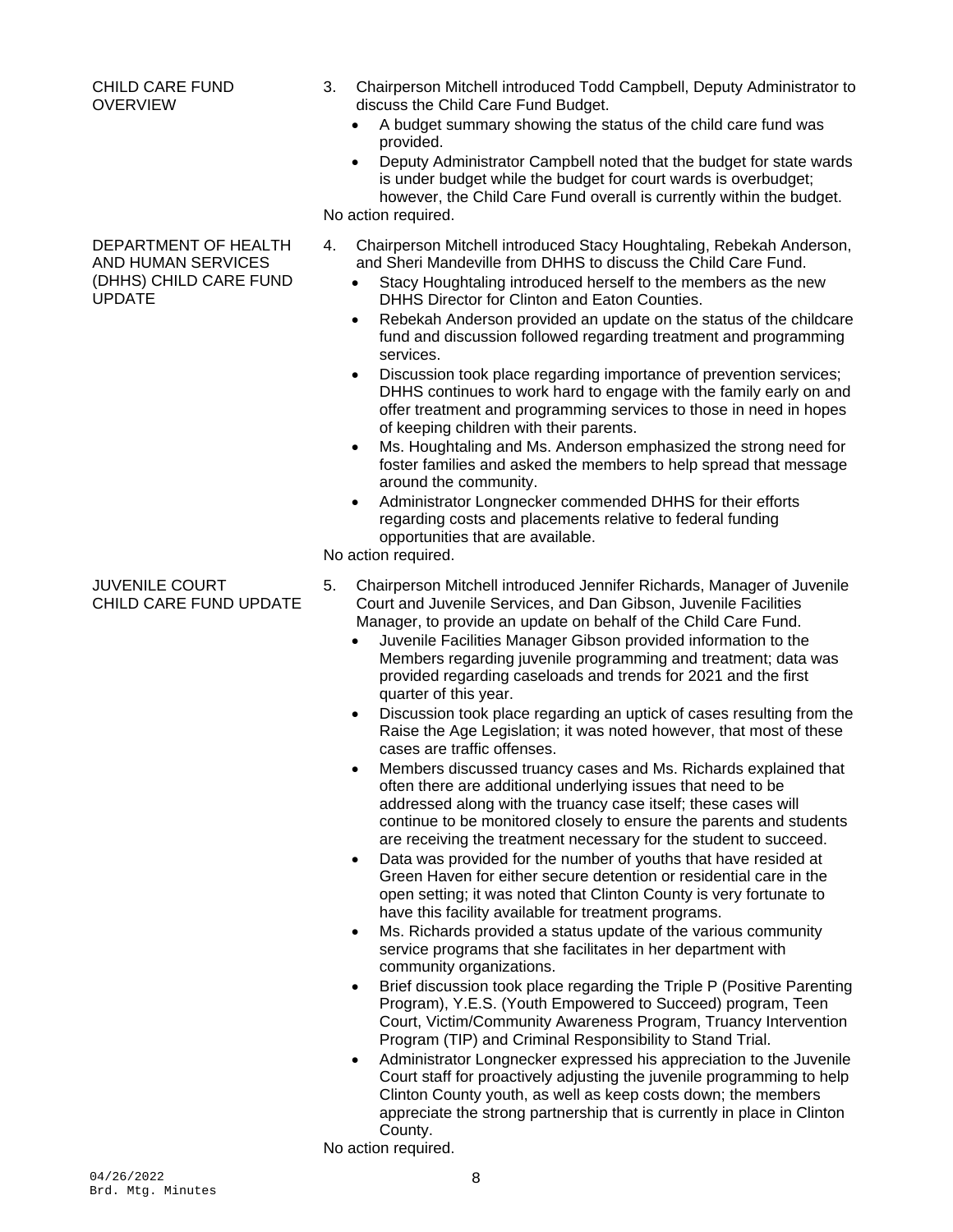#### COMMISSIONERS' **COMMENTS**

ADJOURNMENT OF COMMITTEE MEETING

#### **WAYS & MEANS COMMITTEE MEETING**

ATTENDANCE AT COMMITTEE MEETING 6. Chairperson Mitchell requested Commissioners' comments. There were none.

7. Chairperson Mitchell adjourned the meeting at 8:51 a.m.

Commissioner Pohl reported on the Ways and Means Committee meeting held April 14, 2022.

#### **Members Present:**

Adam Stacey, W&M Committee Chairperson – Arrived at 9:33 a.m. David Pohl Dwight Washington Bruce DeLong Ken Mitchell Robert Showers Kam Washburn, Ex-Officio Member

## **Staff Present**

Craig Longnecker **Penny Goerge**<br>Todd Campbell **Rob** Rob Wooten Todd Campbell Captain Wirth Sqt. Clarke

Cindy Moser Undersheriff Sandberg

## **Others Present**

Marty Ruiter, Hobbs+Black Fred Moyer, Fred Moyer Associates Todd Butler, Granger Construction Adam Smiddy, Guidehouse Richard Laing, Stellar Broadband Bill Knapp, Stellar Broadband Emma Bostwick, LEAP Todd Heckman, Westphalia Broadband Inc. Zach Bollinger, Westphalia Broadband Inc. Ken Wieber Tony Jandernoa

CALL TO ORDER/APPROVAL OF AGENDA

1. Acting W&M Committee Chairperson Pohl called the meeting to order at 9:00 a.m.

> **COMMITTEE ACTION:** Commissioner DeLong moved, seconded by Commissioner Washington, to approve the agenda as amended. Motion carried.

• Addition to Agenda – Janitorial Services Contract – 3A

- PUBLIC COMMENTS 2. Acting W&M Committee Chairperson Pohl requested limited public comments.
	- Ken Wieber from Wieber Dairy in Lebanon Township spoke regarding solar farms and asked that the following statement be inserted into the official record: "Rural counties and townships are faced with many land-use issues. The most critical is the protection of agricultural lands and open space. Most rural counties and townships have prioritized the preservation of agricultural and open space land through zoning, regulatory controls, and other mechanisms, such as PDR, TDR, and PA116. They now face a new challenge. Heavily subsidized, solar energy companies are leasing vast amounts of ag land and offering far more than tenant farmers can justify paying. We feel the impacts to local economies, and to our industry, will be far reaching. We therefore ask the counties and townships of our state to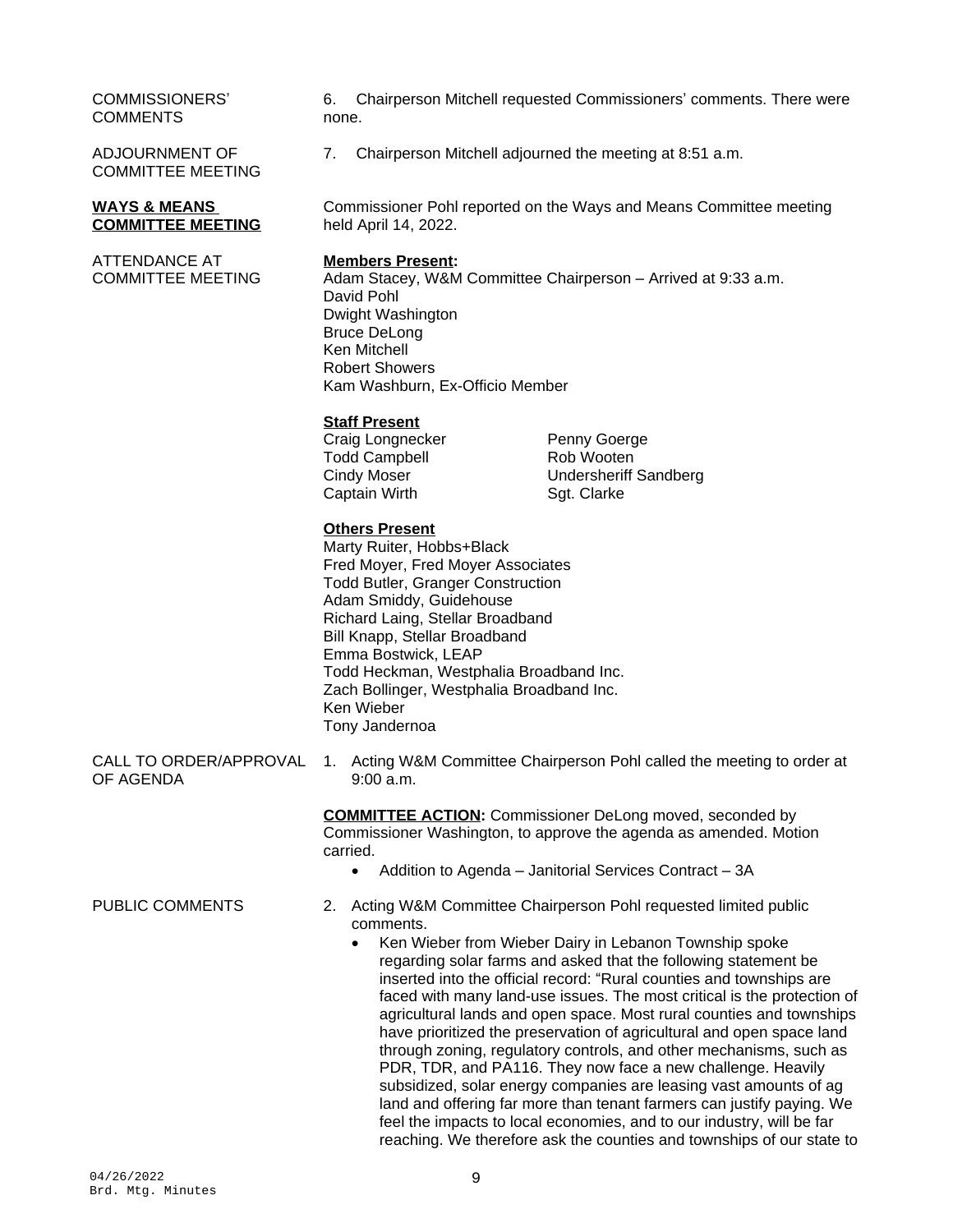enact ordinances which will protect agricultural lands from solar sprawl. We further ask them to incentivize the production of solar energy of non-agricultural use areas such as brownfields, public property, parking lots, Department of Transportation rights-of-ways and other marginal lands, as well as industrial, residential, and agricultural buildings, to reduce easements across farms for solar energy projects and protect prime farmland. We also encourage the MSU Extension Land Use Education Services to recommend model zoning ordinance language that will keep ag land in agricultural production. We support limiting the installation of utility scale solar energy facilities on all productive agricultural lands."

 Tony Jandernoa from Dutch Meadows Dairy expressed his concerns regarding solar farms, noting that farmland is hard to get and if the county begins covering the land with solar panels, it is going to be tough to grow enough food for the growing population.

No action required.

## PUBLIC SAFETY FACILITY STUDY UPDATE

- 3. Ways and Means Committee Chairperson Stacey introduced Marty Ruiter from Hobbs+Black and Fred Moyer from Fred Moyer Associates to provide an update regarding the Public Safety Facility Study.
	- Over the last few months, County Staff has worked closely with Hobbs+Black Architects, in collaboration with Fred Moyer Associates, their public safety experts, and have made significant progress on the Public Safety Facility Study.
	- Mr. Moyer from Fred Moyer Associates presented the final Clinton County Public Safety Facility Needs Study to the Members that was included in the April 14th Ways and Means Committee Agenda Packet.
	- Sheriff Jerue and staff were commended for how clean they keep the facilities, and it was noted that the Sheriff is doing a heroic job keeping operations going in very unforgiving circumstances.
	- Mr. Moyer discussed scenario A which assessed the potential for adapting its existing facility resource that is presently serving Clinton County, it was the finding of this study that it is not a feasible solution based on site space limitations, existing underground utilities, cohabitation of the facility during construction activities and/or the cost of relocation of operations.
	- Scenario B features all-new construction on the northern portion of the County-owned site, avoiding the insurmountable obstacles that come with Option A.
		- o The project team, which included Clinton County personnel and consultant personnel, had numerous planning sessions together and each of these meetings furthered the consultant's understanding of important functional relationships for Clinton County, site consideration and other issues for a successful project.
		- o Each scheme concept that was developed contributed to the process and its value was carried to the next.
	- Scenario C brings forward the facility and site planning principles and positive features developed in the preceding Option B, adding important refinements and further development of functional components; it is the recommendation of this study that Option C presents the best direction for project development.
	- Discussion followed and the members discussed the bed capacity and potential for growth if necessary.
	- Mr. Ruiter introduced Todd Butler from Granger Construction to present a conceptual estimate for Option C which totals \$68,365,855.
	- Discussion followed regarding the details that went into applying unit cost data to this project (\$664 per square foot); it was noted that Granger Construction consistently maintains a database and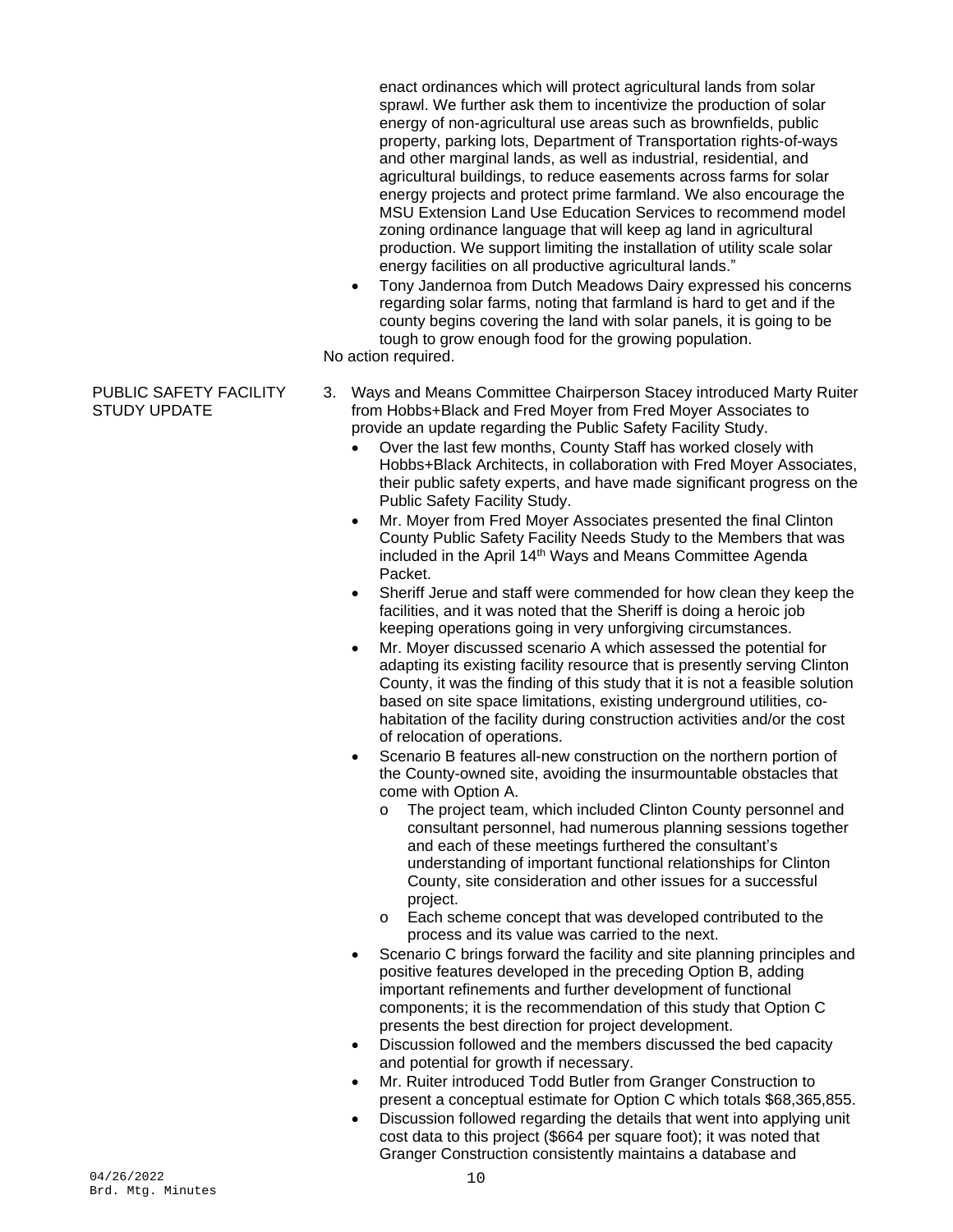evaluates changes in market conditions; this estimate includes everything from the design, bonds, insurance, and contingencies.

• The members thanked the team and noted that there will have to be more lengthy discussions moving forward; the members will need to research financing options as this estimate is significantly higher than anticipated.

No action required.

#### JANITORIAL SERVICES **CONTRACT**

- 3A. Ways and Means Committee Chairperson Stacey introduced Rob Wooten, Facilities Director to discuss the janitorial services contract.
	- Thomas Janitorial Inc. has provided janitorial services for Clinton County for more than twenty years and is currently contracted to provide services at the Courthouse, Health Department, Sheriff's Office, and Fairgrounds through December 31, 2024.
	- On March 23<sup>rd</sup>, Thomas Janitorial notified the County that they are planning to cease operations on April 30<sup>th</sup> and advised that they would be unable to fulfil the remainder of the existing contract.
	- County staff met several times with Thomas Janitorial to consider multiple potential options for ongoing service, including several levels of reduced services; unfortunately, none of these options appear to be viable.
	- Thomas Janitorial has agreed to provide the current level of service through May 31, 2022.
	- County staff will continue to explore all potential options and work towards a solution that will provide continuity of janitorial services for all impacted county facilities.
	- The Board is being asked to authorize the issuance of RFPs and further authorize Administrator Longnecker to sign a new janitorial services contract, with the understanding that board leadership will receive regular updates on the status of the project.

**COMMITTEE RECOMMENDATION:** Commissioner Pohl moved, seconded by Commissioner Mitchell, to **recommend** authorizing the issuance of a request for proposals (RFP) for janitorial services and authorize the County Administrator to sign the new Janitorial Services contract. Motion carried.

**BOARD ACTION:** Commissioner Pohl moved, seconded by Commissioner Showers to concur with the committee recommendation. Motion carried.

- 4. Ways and Means Committee Chairperson Stacey introduced discussion regarding the County's current ARPA projects.
	- Emma Bostwick from LEAP provided an update regarding the technical assistance portion of the Small Business Grant Program; it was noted that cyber integrity has been added to the list of offerings under this grant.
	- Adam Smiddy from Guidehouse reported that the County's next project and expenditure quarterly report is due to the Treasury on April 30th and will cover the period between January 1, 2022, and March 31, 2022.
	- The members were notified that the Restaurant License Reimbursement Program will be audited soon and there are no issues foreseen on that front.
	- The members reviewed the ARPA Project Budget; there are no changes from the last report.
	- Mr. Smiddy provided an update regarding the County's broadband efforts:
		- o Mr. Smiddy explained that the County has completed phase 1 which involved data gathering; the County is now entering the second phase which involves interviews with external

AMERICAN RESCUE PLAN ACT OF 2021 (ARPA) PROJECT UPDATE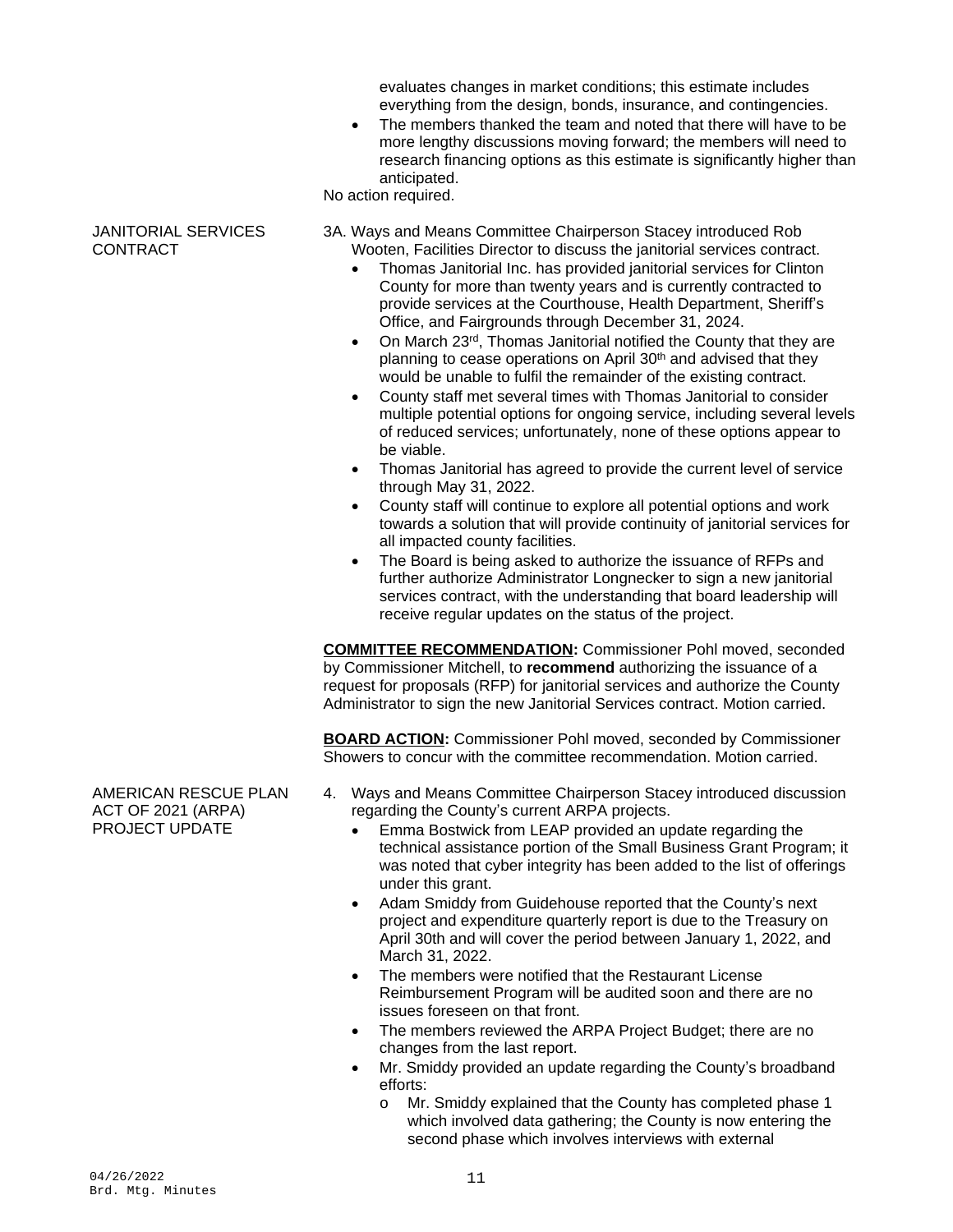|                                           | stakeholders, public meetings, and development of broadband<br>and socioeconomic maps.<br>Discussion took place regarding the funding strategy; specific<br>O<br>discussion revolved around the Michigan Grant Opportunity (PA<br>53 of 2022) and Investment Infrastructure and Jobs Act 2021.<br>Mr. Smiddy reported on the next steps that will need to be taken<br>$\circ$<br>relative to a broadband roadmap and community engagement;<br>Mr. Smiddy will continue to reach out to local townships and<br>update the officers on broadband initiatives; the County will also<br>host another meeting with Townships in May/early June.<br>It was noted that the County has received a lot of positive<br>$\circ$<br>feedback from different service providers; representatives from<br>WBI and Stellar Broadband were in attendance and spoke in<br>favor of the County's efforts.<br>The members agreed that the local townships and service<br>$\circ$<br>providers must all become participants to make this opportunity<br>become a reality.<br>No action required. |
|-------------------------------------------|-----------------------------------------------------------------------------------------------------------------------------------------------------------------------------------------------------------------------------------------------------------------------------------------------------------------------------------------------------------------------------------------------------------------------------------------------------------------------------------------------------------------------------------------------------------------------------------------------------------------------------------------------------------------------------------------------------------------------------------------------------------------------------------------------------------------------------------------------------------------------------------------------------------------------------------------------------------------------------------------------------------------------------------------------------------------------------|
| <b>COMMISSIONERS'</b>                     | 5. Ways and Means Committee Chairperson Stacey requested                                                                                                                                                                                                                                                                                                                                                                                                                                                                                                                                                                                                                                                                                                                                                                                                                                                                                                                                                                                                                    |
| <b>COMMENTS</b>                           | Commissioners' comments. There were none.                                                                                                                                                                                                                                                                                                                                                                                                                                                                                                                                                                                                                                                                                                                                                                                                                                                                                                                                                                                                                                   |
| <b>ADMINISTRATOR'S REPORT</b>             | Ways and Means Committee Chairperson Stacey requested the report<br>6.<br>from Administrator Longnecker.<br>Administrator Longnecker:<br>$\bullet$<br>Provided an update regarding the Road Commission Facility<br>$\circ$<br>Project.<br>Notified the members that the Health Department had a small<br>O<br>water leak this week; however, there was minimal damage.<br>Provided an update regarding the County's health insurance<br>O<br>renewal; the Health Alliance will meet again next week to finalize<br>some outstanding details.<br>No action required.                                                                                                                                                                                                                                                                                                                                                                                                                                                                                                         |
| ADJOURNMENT OF                            | 7. Ways and Means Committee Chairperson Stacey adjourned the meeting                                                                                                                                                                                                                                                                                                                                                                                                                                                                                                                                                                                                                                                                                                                                                                                                                                                                                                                                                                                                        |
| <b>COMMITTEE MEETING</b>                  | at 11:30 a.m.                                                                                                                                                                                                                                                                                                                                                                                                                                                                                                                                                                                                                                                                                                                                                                                                                                                                                                                                                                                                                                                               |
| <u>WAYS &amp; MEANS</u>                   | Commissioner Pohl reported on the Ways and Means Committee meeting                                                                                                                                                                                                                                                                                                                                                                                                                                                                                                                                                                                                                                                                                                                                                                                                                                                                                                                                                                                                          |
| <b>COMMITTEE MEETING</b>                  | held April 21, 2022.                                                                                                                                                                                                                                                                                                                                                                                                                                                                                                                                                                                                                                                                                                                                                                                                                                                                                                                                                                                                                                                        |
| ATTENDANCE AT<br><b>COMMITTEE MEETING</b> | <b>Members Present:</b><br>Adam Stacey, W&M Committee Chairperson<br>David Pohl<br>Dwight Washington<br><b>Bruce DeLong</b><br>Ken Mitchell<br><b>Robert Showers</b><br>Kam Washburn, Ex-Officio Member<br><b>Staff Present</b><br>Craig Longnecker<br>Penny Goerge<br><b>Todd Campbell</b><br>Kyle Thornton<br>Doug Riley<br><b>Eric Harger</b>                                                                                                                                                                                                                                                                                                                                                                                                                                                                                                                                                                                                                                                                                                                            |
| CALL TO ORDER/APPROVAL                    | 1. Ways and Means Committee Chairperson Stacey called the meeting to                                                                                                                                                                                                                                                                                                                                                                                                                                                                                                                                                                                                                                                                                                                                                                                                                                                                                                                                                                                                        |
| OF AGENDA                                 | order at $9:00$ a.m.                                                                                                                                                                                                                                                                                                                                                                                                                                                                                                                                                                                                                                                                                                                                                                                                                                                                                                                                                                                                                                                        |
|                                           | <b>COMMITTEE ACTION:</b> Commissioner Pohl moved, seconded by<br>Commissioner Showers, to approve the agenda. Motion carried.                                                                                                                                                                                                                                                                                                                                                                                                                                                                                                                                                                                                                                                                                                                                                                                                                                                                                                                                               |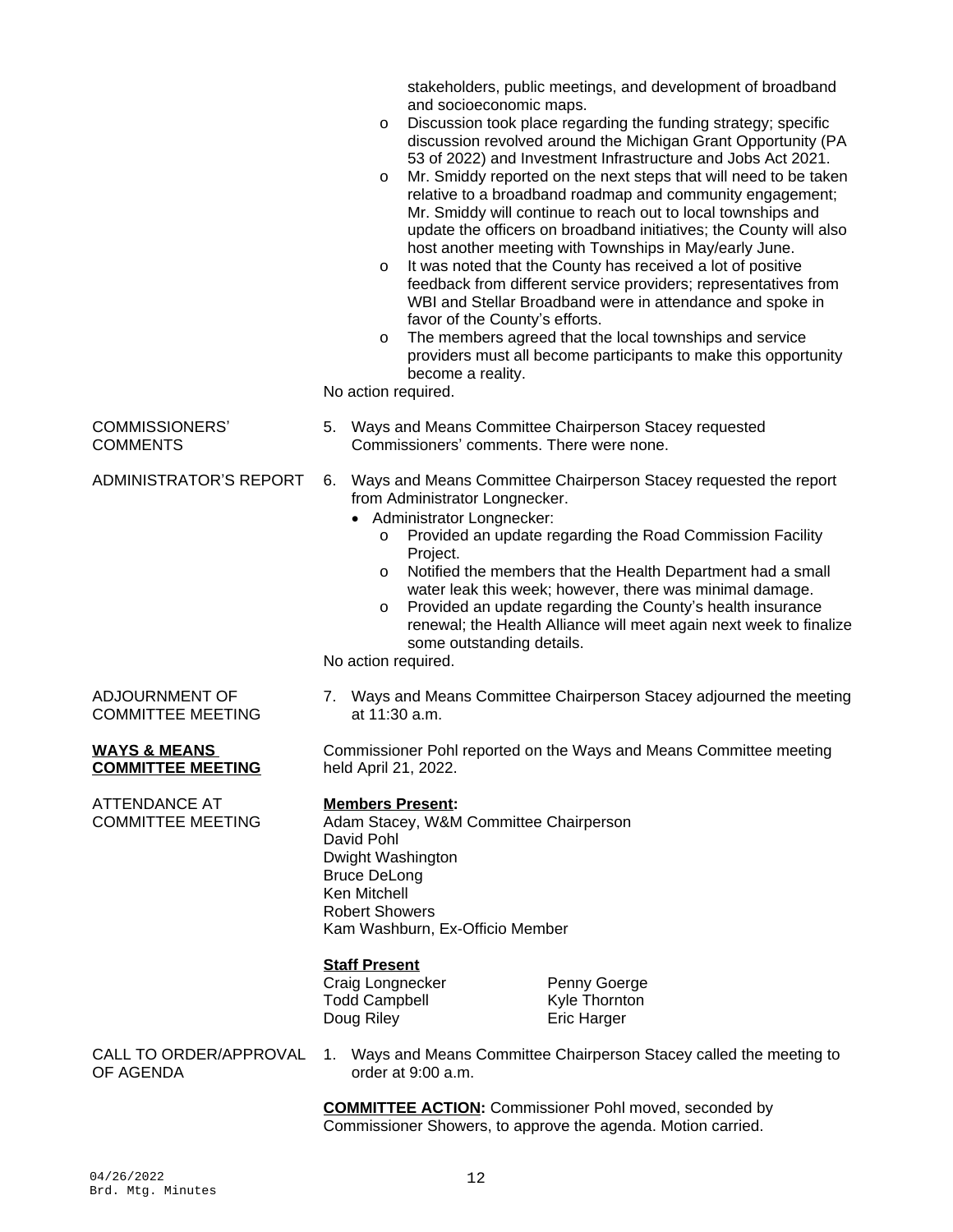RESOLUTION ADOPTING FINAL COUNTY EQUALIZATION AND FOR REPRESENTATION AT STATE EQUALIZATION

RESOLUTION AUTHORIZING BALLOT PROPOSAL FOR SEPARATE TAX LIMIATION

- PUBLIC COMMENTS 2. Ways and Means Committee Chairperson Stacey requested limited public comments. There were none.
	- 3. Ways and Means Committee Chairperson Stacey introduced Eric Harger from Equalization to discuss a Resolution for adoption of final county equalization and representation at state equalization for 2022.
		- Mr. Harger provided a brief presentation and answered questions from the Members regarding the equalization studies.
		- The assessed value increased 6.20% to \$4,548,155,732; this amount reflects the anticipated increase in market value identified from the Equalization Studies on existing properties and new value from new construction and/or formerly exempt properties returning to the roll.
		- Taxable value increased 5.77% to \$3,348,980,696; the increase in taxable value comes from the 3.3% CPI where the 2022 assessed value was greater than the 2021 taxable value on properties not sold in 2021; the balance of the increase is realized from the uncapping of taxable values for properties that sold in 2021 from new construction and formerly exempt property returning to the roll.

**COMMITTEE RECOMMENDATION:** Commissioner Showers moved, seconded by Commissioner Pohl, to **recommend** approving the Resolution for Adoption of Final County Equalization and Appointment of Representatives at State Equalization for 2022. Motion carried. (See page 6 of minutes for Board Action)

- 4. Ways and Means Committee Chairperson Stacey introduced a Resolution authorizing a ballot proposal for separate tax limitation.
	- The Clinton County Tax Allocation Board (TAB) met on April 18, 2022 @ 1:00 p.m. pursuant to statute to determine how the maximum allowable millage rate among the County, General Law Townships and the Intermediate School District will be allocated.
	- In 2018, the Separate Tax Limitation Ballot proposal was presented to the voters and passed with a vote of 9169 Votes in favor and 5536 against the proposal; as a result, the Separate Tax Limitation was approved for the years 2019, 2020, 2021 & 2022.
	- At the April 18, 2022, TAB meeting, the members approved a Resolution to Petition the Board of Commissioners to submit Separate Tax Limitations to the Electors of the County at the August 2, 2022, Primary Election.
	- It is now up to the County Board of Commissioners to take action to authorize the placement of the ballot proposal on the August 2, 2022, ballot.

**COMMITTEE RECOMMENDATION:** Commissioner Showers moved, seconded by Commissioner Pohl, to **recommend** the adoption of a Resolution to authorize a proposal for separate tax limitations to be placed on the ballot at the August 2, 2022, Primary Election. Motion carried. (See page 7 of minutes for Board Action)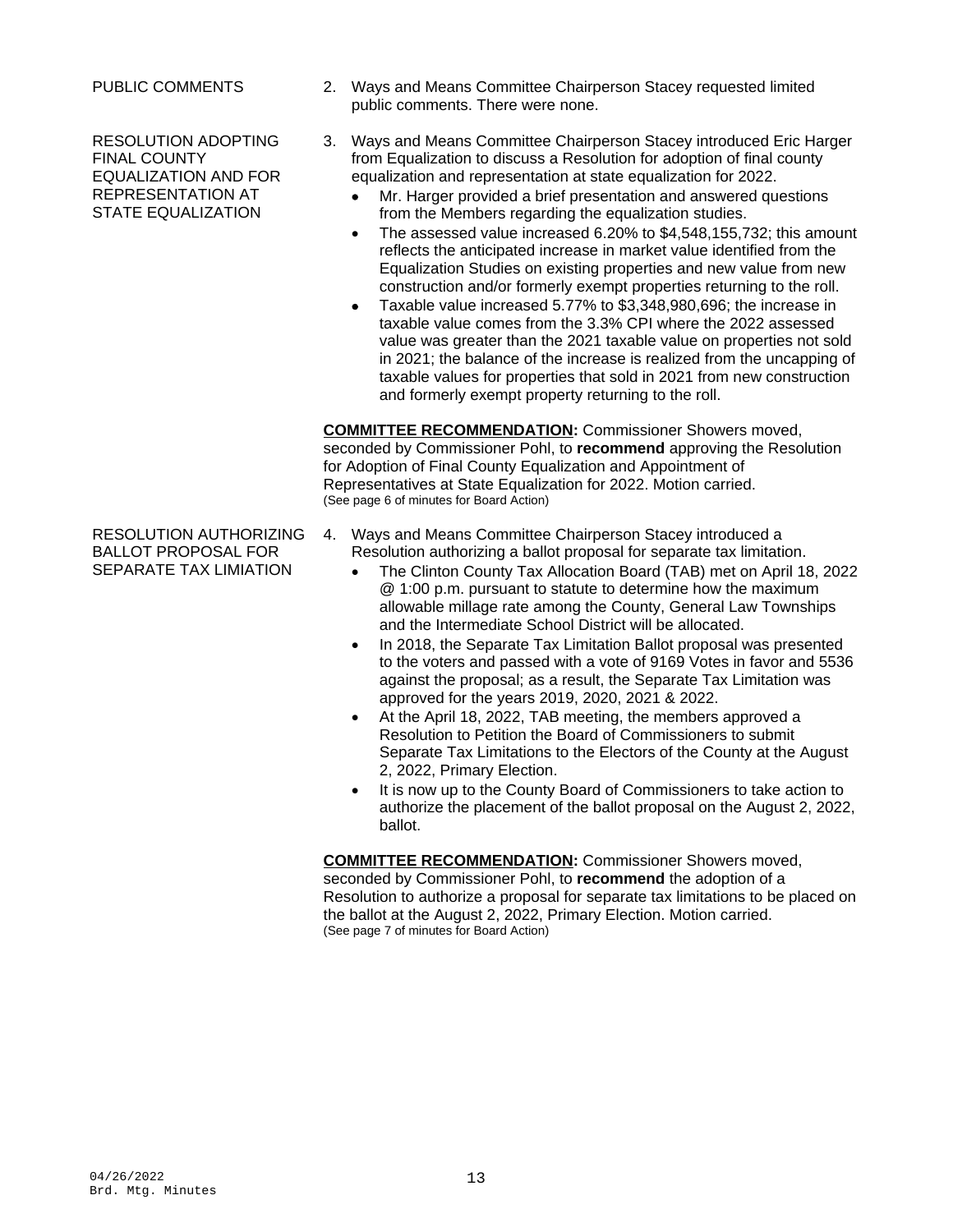PARKS AND GREENSPACE CLINTON LAKES DOG BEACH RULES ORDINANCE

- 5. Ways and Means Chairperson Stacey introduced Kyle Thornton, Parks and Green Space Coordinator, to discuss the Clinton Lakes Dog Beach Rules Ordinance.
	- At the April 1, 2022, Parks and Green Space Commission (PGSC) meeting the PGSC Board discussed and voted unanimously to approve the Clinton Lakes Dog Beach Rules and Regulations.
	- During the process of reviewing the Clinton County Ordinance #2008-1, staff noticed the ordinance was missing the current park rules and regulations; therefore, the rules and regulations for Motz Park and Big Clinton Lakes Beach plus the Larry Martin Pavilion, have been included along with the Clinton Lakes Dog Beach Rules and Regulations.
	- Discussion took place regarding the Clinton Lakes County Park improvements and the members were notified that the Ribbon Cutting Ceremony will take place at Clinton Lakes County Park on Friday, June 24th at 10:00 a.m.

**COMMITTEE RECOMMENDATION:** Commissioner Showers moved, seconded by Commissioner Mitchell, to **recommend** amending the Clinton County Ordinance #2008-1 Park Rules to include three additional sections under Article III – Conduct Related to Recreational Activities. These include section 7 for Motz & Big Clinton Lakes Beach, section 8 for Little Clinton Lakes Dog Beach, and section 9 for Larry Martin Pavilion. Motion carried.

**BOARD ACTION:** Commissioner Pohl moved, seconded by Commissioner Mitchell to concur with the committee recommendation. Motion carried.

- 6. Ways and Means Committee Chairperson Stacey introduced discussion regarding a request from the St. Johns Mint Festival Steering Committee to use the County Fairgrounds.
	- The St. Johns Mint Festival Steering Committee is requesting to use the County Fairgrounds beginning Tuesday, August 9 through Tuesday, August 16, 2022.
	- The County has a standard agreement for their utilization; in this agreement the Mint Festival is responsible for paying \$1,600 for utility costs at the Fairgrounds resulting from their utilization.
	- Maintenance Director Wooten will work with the Steering Committee throughout the Festival; he has reviewed the request and is comfortable with continuing this relationship.

**COMMITTEE RECOMMENDATION:** Commissioner DeLong moved, supported by Commissioner Washington, to **recommend** authorizing Administration to execute an agreement with the St. Johns Mint Festival Steering Committee to use the County Fairgrounds beginning Tuesday, August 9 through Tuesday, August 16, 2022. Motion carried.

**BOARD ACTION:** Commissioner Pohl moved, seconded by Commissioner DeLong to concur with the committee recommendation. Motion carried.

- 7. Ways and Means Committee Chairperson Stacey introduced Todd Campbell, Deputy Administrator, to provide the 1st quarter budget update.
	- Overall, the 2022 general fund is trending towards the approved budget.
	- As noted in the Equalization report, taxable value for 2022 has been established and Equalization is reporting an increase in taxable value of 5.77%; while the increase in taxable value exceeds the projected increase of 4%, it comes with inflation that will affect general fund expenditures.
	- Overall, expenditures as of the end of the first quarter are within the

MINT FESTIVAL AGREEMENT FOR USE OF COUNTY FAIRGROUNDS

QUARTERLY BUDGET UPDATE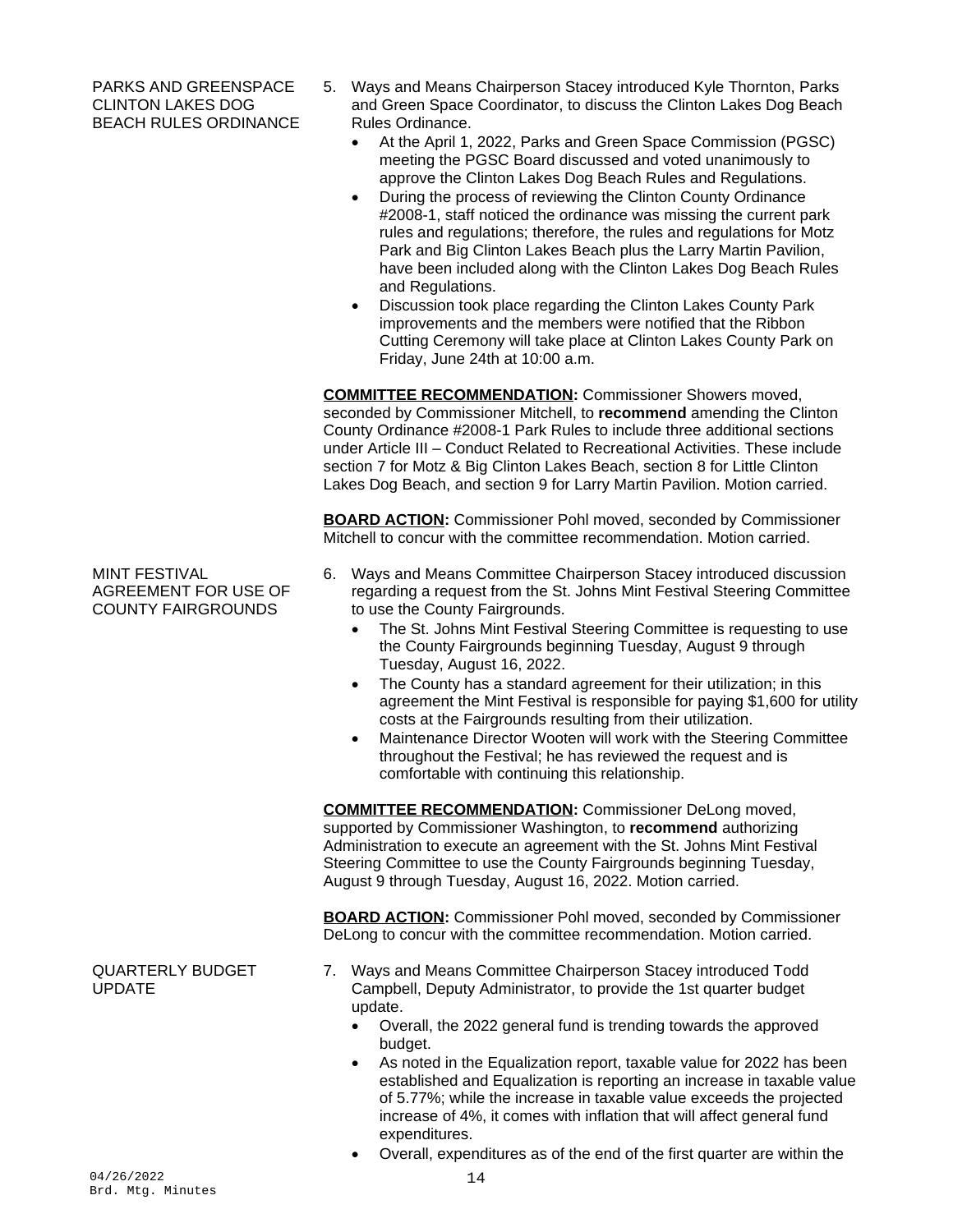|                                                        | allocated budget; however, staff will continue to keep a sharp eye on<br>expenditures, specifically in the areas of vehicle fuel, utilities,<br>maintenance equipment and supplies.<br>No action required.                                                                                                                                                                                                                                                                                                                                                             |
|--------------------------------------------------------|------------------------------------------------------------------------------------------------------------------------------------------------------------------------------------------------------------------------------------------------------------------------------------------------------------------------------------------------------------------------------------------------------------------------------------------------------------------------------------------------------------------------------------------------------------------------|
| <b>PLANNING UPDATE</b>                                 | 8. Ways and Means Committee Chairperson Stacey introduced Doug Riley,<br>Community Development Director to provide a planning update.<br>PC-02-22 SLU - Application for a Special Land Use Permit<br>(Amendment); Planning Commission recommends approval; this<br>case was postponed by the Board of Commissioners in March and is<br>being brought back for review and consideration in April.<br>OR 178-22 - Zoning Ordinance Amendment - Marihuana Related<br>Businesses - Township Regulation; Planning Commission<br>recommends approval.<br>No action required. |
| MAY COMMITTEE MEETING<br><b>CALENDAR</b>               | Ways and Means Committee Chairperson Stacey introduced discussion<br>9.<br>regarding the May 2022 Open Meetings and Events Calendar.<br>Addition to Calendar: Meeting for Townships on Wednesday, May<br>18th at 6:00 p.m. to provide an update regarding broadband efforts.                                                                                                                                                                                                                                                                                           |
|                                                        | <b>COMMITTEE RECOMMENDATION:</b> Commissioner DeLong moved,<br>seconded by Commissioner Showers, to recommend approval of the May<br>2022 Open Meetings and Events Calendar as amended. Motion carried.                                                                                                                                                                                                                                                                                                                                                                |
|                                                        | <b>BOARD ACTION:</b> Commissioner Pohl moved, seconded by Commissioner<br>Mitchell to concur with the committee recommendation. Motion carried.                                                                                                                                                                                                                                                                                                                                                                                                                        |
| <b>ACCOUNTS PAYABLE</b><br><b>INVOICES PAID TOTALS</b> | 10. Ways and Means Committee Chairperson Stacey introduced discussion<br>regarding the Accounts Payable Invoices Paid.                                                                                                                                                                                                                                                                                                                                                                                                                                                 |
|                                                        | <b>COMMITTEE ACTION:</b> Commissioner Mitchell moved, seconded by<br>Commissioner Washington, to approve the invoices paid from March 5<br>through April 8, 2022, in the amount of \$3,523,559.56. Motion carried.                                                                                                                                                                                                                                                                                                                                                     |
| <b>COMMISSIONERS'</b><br><b>COMMENTS</b>               | 11. Ways and Means Committee Chairperson Stacey requested<br>Commissioners' comments. There were no comments.                                                                                                                                                                                                                                                                                                                                                                                                                                                          |
| ADMINISTRATOR'S REPORT                                 | 12. Ways and Means Committee Chairperson Stacey requested the report                                                                                                                                                                                                                                                                                                                                                                                                                                                                                                   |
|                                                        | from Administrator Longnecker.<br>Administrator Longnecker provided an update regarding county<br>lawsuits.                                                                                                                                                                                                                                                                                                                                                                                                                                                            |
| ADJOURNMENT OF<br><b>COMMITTEE MEETING</b>             | 13. Ways and Means Committee Chairperson Stacey adjourned the meeting<br>at 10:11a.m.                                                                                                                                                                                                                                                                                                                                                                                                                                                                                  |
| <b>HUMAN RESOURCES</b><br><b>COMMITTEE MEETING</b>     | Commissioner David Pohl, Chairperson of the Human Resources Committee<br>reported on a meeting held April 21, 2022.                                                                                                                                                                                                                                                                                                                                                                                                                                                    |
| <b>ATTENDANCE AT</b><br><b>COMMITTEE MEETING</b>       | <b>Members Present:</b><br><b>Staff Present</b><br>David Pohl, HR Committee Chairperson<br>Craig Longnecker<br>Dwight Washington<br><b>Todd Campbell</b><br>Penny Goerge<br><b>Bruce DeLong</b><br><b>Adam Stacey</b><br><b>Robert Showers</b><br>Ken Mitchell<br>Kam Washburn, Ex-Officio Member                                                                                                                                                                                                                                                                      |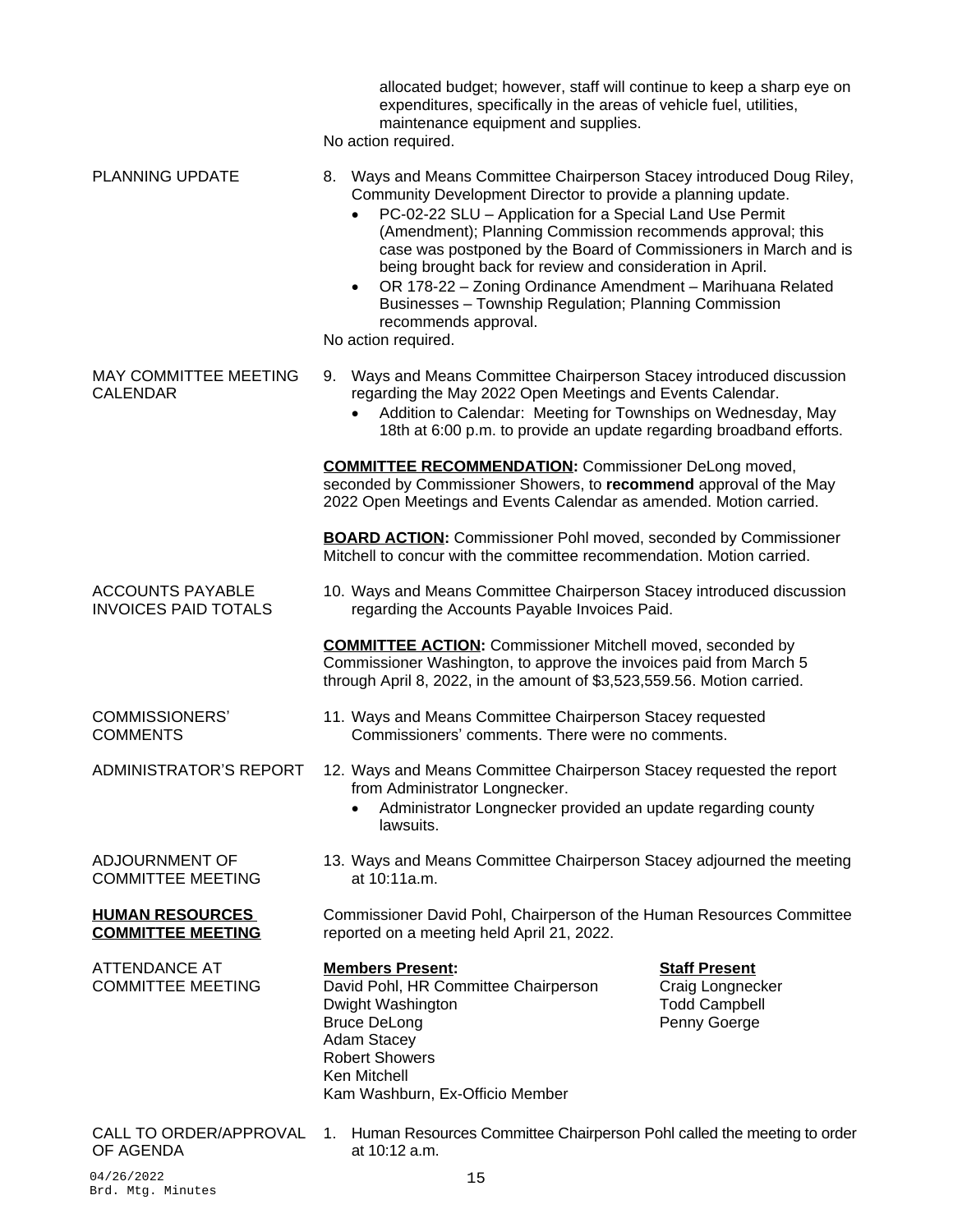**COMMITTEE ACTION:** Commissioner Mitchell moved, seconded by Commissioner Stacey, to approve the agenda. Motion carried.

RESOLUTION 2022-7 DECLARING CLINTON COUNTY IN COMPLIANCE WITH SECITON 3 OF PUBLIC ACT 152 OF 2011

COMMITTEE/COMMISSION APPOINTMENTS

APPOINTMENT OF PATTI SCHAFER TO PLANNING **COMMISSION** 

COMMISSIONERS' **COMMENTS** 

#### ADJOURNMENT OF COMMITTEE MEETING

#### **END OF COMMITTEE REPORTS**

#### COMMISSIONERS' **COMMENTS**

- PUBLIC COMMENTS 2. Human Resources Committee Chairperson Pohl requested limited public comments. There were none.
	- 3. Human Resources Committee Chairperson Pohl introduced County Administrator Longnecker to provide an update regarding the health insurance renewal.
		- The Health Alliance members agreed to move forward with the medical only McLaren benefit as well as the self-funded prescription benefit for the 2022-2023 plan year resulting in no increase to the employee monthly cost share.
		- The members were advised that the County is required to pass a resolution declaring their compliance with section 3 of Public Act 152 of 2011 known as the "Publicly Funded Health Insurance Act".

**COMMITTEE RECOMMENDATION:** Commissioner DeLong moved, seconded by Commissioner Showers, to **recommend** authorizing a Resolution declaring Clinton County in compliance with section 3 of Public Act 152 of 2011. Motion carried.

**BOARD ACTION:** Commissioner Pohl moved, seconded by Commissioner DeLong to concur with the committee recommendation. Brief discussion followed. Motion carried. (INSERT RESOLUTION)

4. Human Resources Committee Chairperson Pohl introduced discussion regarding appointments to various committees and commissions.

**COMMITTEE RECOMMENDATION:** Commissioner Stacey moved, seconded by Commissioner DeLong, to **recommend** reappointing Patti Schafer to the Planning Commission for a three (3) year term expiring May 1, 2025. Motion carried.

**BOARD ACTION:** Commissioner Pohl moved, seconded by Commissioner Washington to concur with the committee recommendation to appoint Patti Schafer to the Planning Commission. Chairperson Washburn called for further nominations. None were offered. Motion carried.

- 5. Human Resources Committee Chairperson Pohl requested Commissioners' comments.
	- Commissioner Washburn provided an update on behalf of the Capitol Council of Governments (CAPCOG), Capital Region Airport Authority, and Mid-Michigan District Health Department.
	- Commissioner Washington provided an update on behalf of the Tri-County Office on Aging.
	- Commissioner Mitchell briefly discussed community mental health and asked Administrator Longnecker to follow up with the Clinton Task Force on Employment regarding leftover funds.
	- Commissioner Stacey briefly discussed the current political landscape in the Lansing area.
- 6. Human Resources Committee Chairperson Pohl adjourned the meeting at 10:35 a.m.

Chairperson Washburn called for Commissioners' comments.